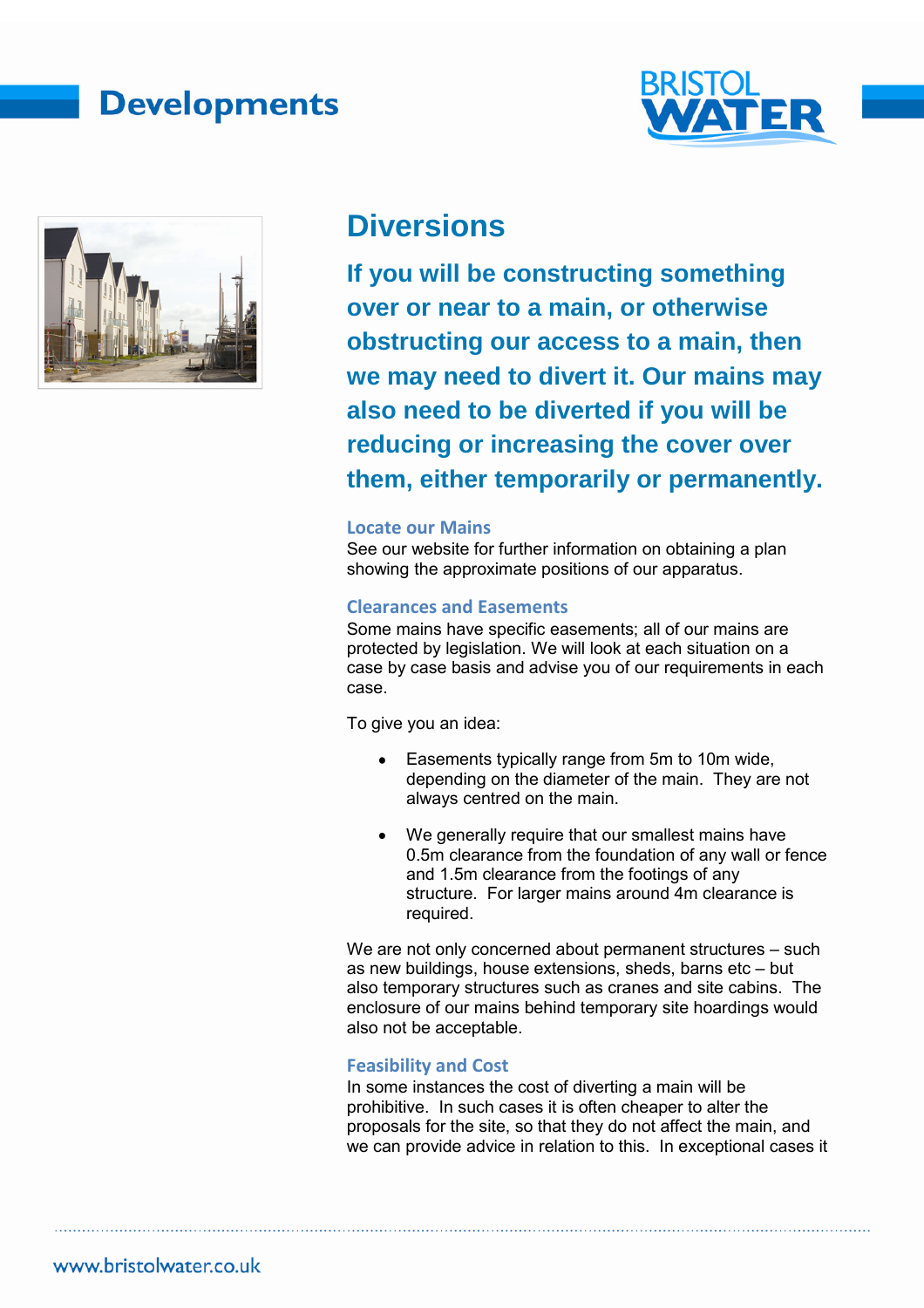# **Developments**





may be completely impossible to divert a main.

The cost for diverting a very short length of small diameter main might start at around £5,000. Longer lengths of larger diameter mains can run into several £100,000s.

#### **Applying for a Diversion**

The process differs slightly depending on the type/size of main. Generally mains that are less than 300mm in internal diameter can be considered to be small mains and those 300mm and above large mains.

#### **Small Mains**

There is a fixed application fee for smaller diameter mains – see our Charges Scheme Leaflet for details of our current application fees. If you are applying for new mains for a development site then the diversion will be included as part of this, and therefore you do not need to pay a separate fee.

Once we've designed the diversion you will be told the On completion of the diversion any difference between the final estimated cost of it. You will be asked to pay the estimated cost (inclusive of VAT) as an advance payment if you wish to proceed. cost (inclusive of VAT) and the amount deposited will be refunded or charged to you, as appropriate.

#### **Large Mains**

For larger diameter mains please contact us for details of the application fee that will apply, as it will vary in line with the amount of work needed to produce a preliminary design. Application fees normally start at around £2,500 and are payable regardless of whether you have submitted a related application for new mains.

You will be provided with a rough budget price only, first of all. If you decide you wish to proceed we will ask you to pay a deposit. We will then complete a detailed design for the work and carry out the diversion itself. As for smaller mains, you will be charged the actual cost of the job upon its completion.

A list of the items and information that you will need to provide us with when making an application can be found in our Developers' Charter.

### **Why Mains Should be Diverted**

Our mains are pressurised and some of them operate at very high pressures. When they fail or are damaged the resulting damage to properties situated on top of them, or in very close proximity, can be considerable. If our access to one of our